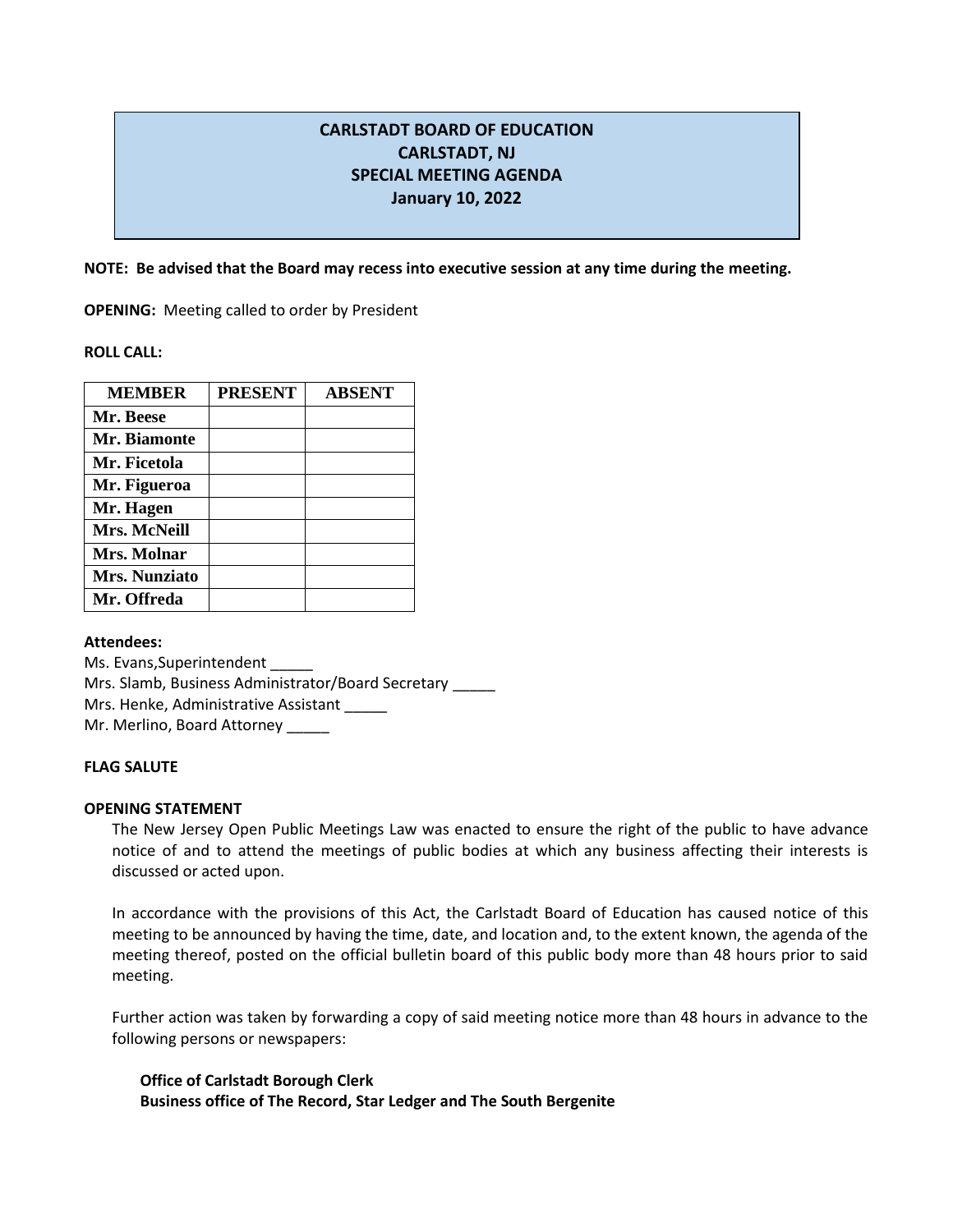#### **PRESENTATIONS:**

|  |  | APPROVAL OF MINUTES: |  |
|--|--|----------------------|--|
|  |  |                      |  |

**APPROVAL OF MINUTES: December 6, 2021 Regular Meeting**

**Moved: Second:**

| <b>MEMBER</b>        | <b>YES</b> | NO | <b>ABSTAIN</b> | <b>ABSENT</b> |
|----------------------|------------|----|----------------|---------------|
| Mr. Beese            |            |    |                |               |
| Mr. Biamonte         |            |    |                |               |
| Mr. Ficetola         |            |    |                |               |
| Mr. Figueroa         |            |    |                |               |
| Mr. Hagen            |            |    |                |               |
| <b>Mrs. McNeill</b>  |            |    |                |               |
| <b>Mrs. Molnar</b>   |            |    |                |               |
| <b>Mrs. Nunziato</b> |            |    |                |               |
| Mr. Offreda          |            |    |                |               |

#### **REPORT OF SUPERINTENDENT**

## **REPORT OF BUSINESS ADMINISTRATOR/BOARD SECRETARY**

## **HEARING OF CITIZENS ON AGENDA ITEMS ONLY**

Any citizen present who wishes to be heard on agenda items only, should raise his/her hand to be recognized, state name and address, and limit remarks to five minutes in accordance with board policy. Another Hearing will be conducted after new business for any other matter. The hearing of citizens shall not exceed one hour.

President closes hearing of citizens.

## **REPORT OF COMMITTEES**

## **INSTRUCTIONAL/PERSONNEL COMMITTEE: ( )**

- **1.** Upon the recommendation of the Superintendent, the Board approves the proposed Board of Education schedule of meeting calendar for the year 2022.
- **2.** Upon the recommendation of the Superintendent of Schools, the Board approves the 2021-2022 State of Assurance Regarding the Use of Paraprofessional Staff.
- **3.** Upon the recommendation of the Superintendent of Schools, the Board approves the extension of an unpaid leave of absence for employee #0843 through on or about March 11, 2022.
- **4.** Upon the recommendation of the Superintendent of Schools **the Board approves the amendment to previous motion # 9 on October 12, 2021**: Upon the recommendation of the Superintendent of Schools, the Board approves Latasha Miller as long term leave Guidance Counselor from November 17, 2021 through June 30, 2022, **MA, Step D, at \$62,260 pro-rated as per the negotiated contract.**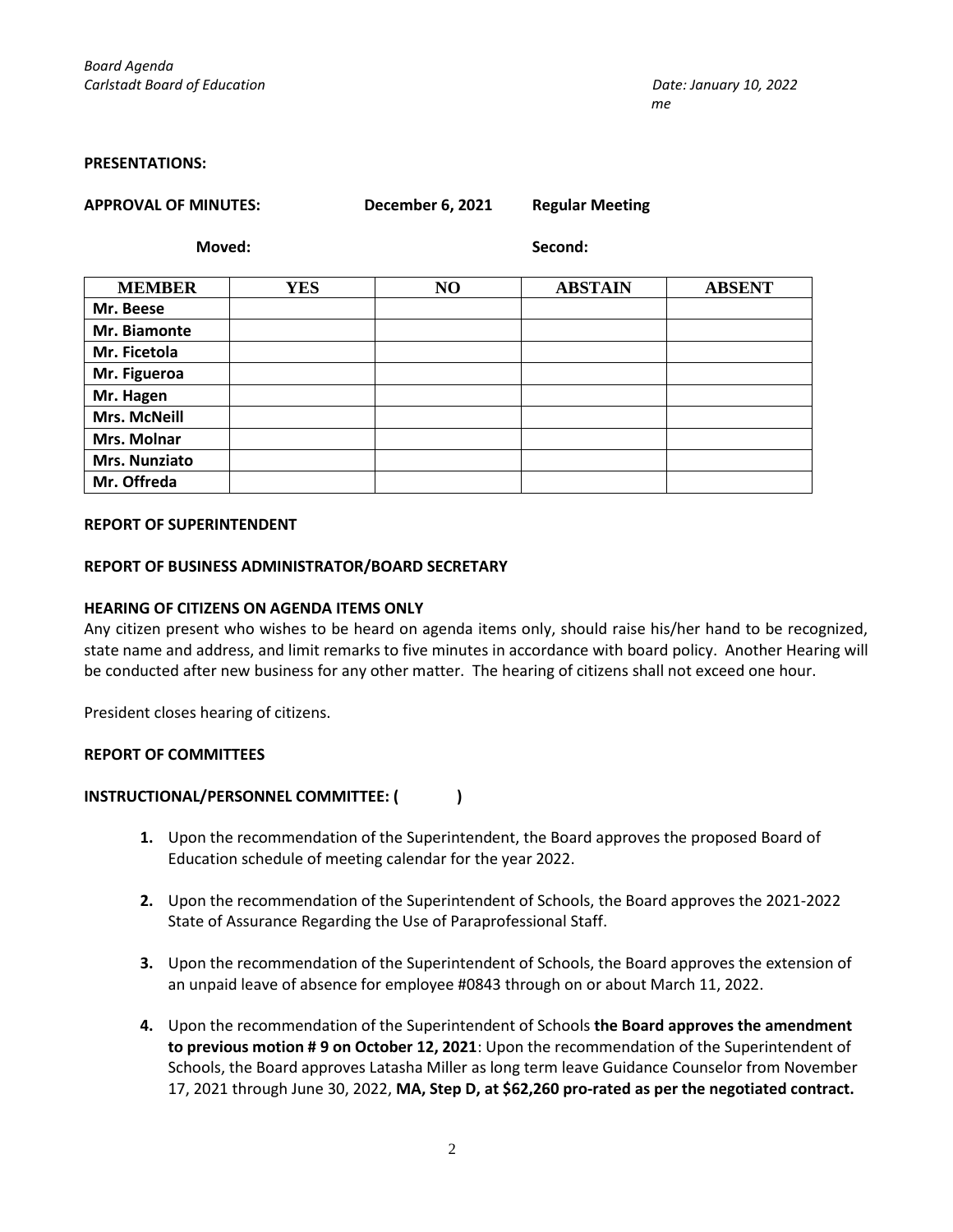- **5.** Upon the recommendation of the Superintendent of Schools, the Board approves the contract extension for Cheryl Mallen, Interim Director of Special Services, through on or about March 11, 2022.
- **6.** Upon the recommendation of the Superintendent of Schools, the Board approves Latasha Miller as the Middle School Anti-Bullying Specialist for the remainder of the 2021-2022 school year.
- 7. Upon the recommendation of the Superintendent of Schools, the Board approves the attendance of José Agudelo at the NJSBGA Annual Conference in Atlantic City, NJ, March 20-23, 2022, with a registration cost of \$300 and approval for two night stay at Harrah's at a cost of \$69 per night, plus \$23 resort fee and \$3 occupancy fee, for a total of \$97 per night plus travel and meals.
- 8. Upon the recommendation of the Superintendent of Schools, the Board approves Caitlin Gold as advisor of the Grades 5-6 Art Club, after school beginning January 2022 through June 2022, with a minimum of 25 and a maximum of 50 sessions, at the contractual rate of \$56 per session.
- 9. Upon the recommendation of the Superintendent of Schools, the Board approves Caitlin Gold as advisor of the Grades 7-8 Art Club, after school beginning January 2022 through June 2022, with a minimum of 25 and a maximum of 50 sessions, at the contractual rate of \$56 per session.

| Moved:              |            | Second:   |                |               |  |
|---------------------|------------|-----------|----------------|---------------|--|
| <b>MEMBER</b>       | <b>YES</b> | <b>NO</b> | <b>ABSTAIN</b> | <b>ABSENT</b> |  |
| Mr. Beese           |            |           |                |               |  |
| Mr. Biamonte        |            |           |                |               |  |
| Mr. Ficetola        |            |           |                |               |  |
| Mr. Figueroa        |            |           |                |               |  |
| Mr. Hagen           |            |           |                |               |  |
| <b>Mrs. McNeill</b> |            |           |                |               |  |
| Mrs. Molnar         |            |           |                |               |  |
| Mrs. Nunziato       |            |           |                |               |  |
| Mr. Offreda         |            |           |                |               |  |
|                     |            |           |                |               |  |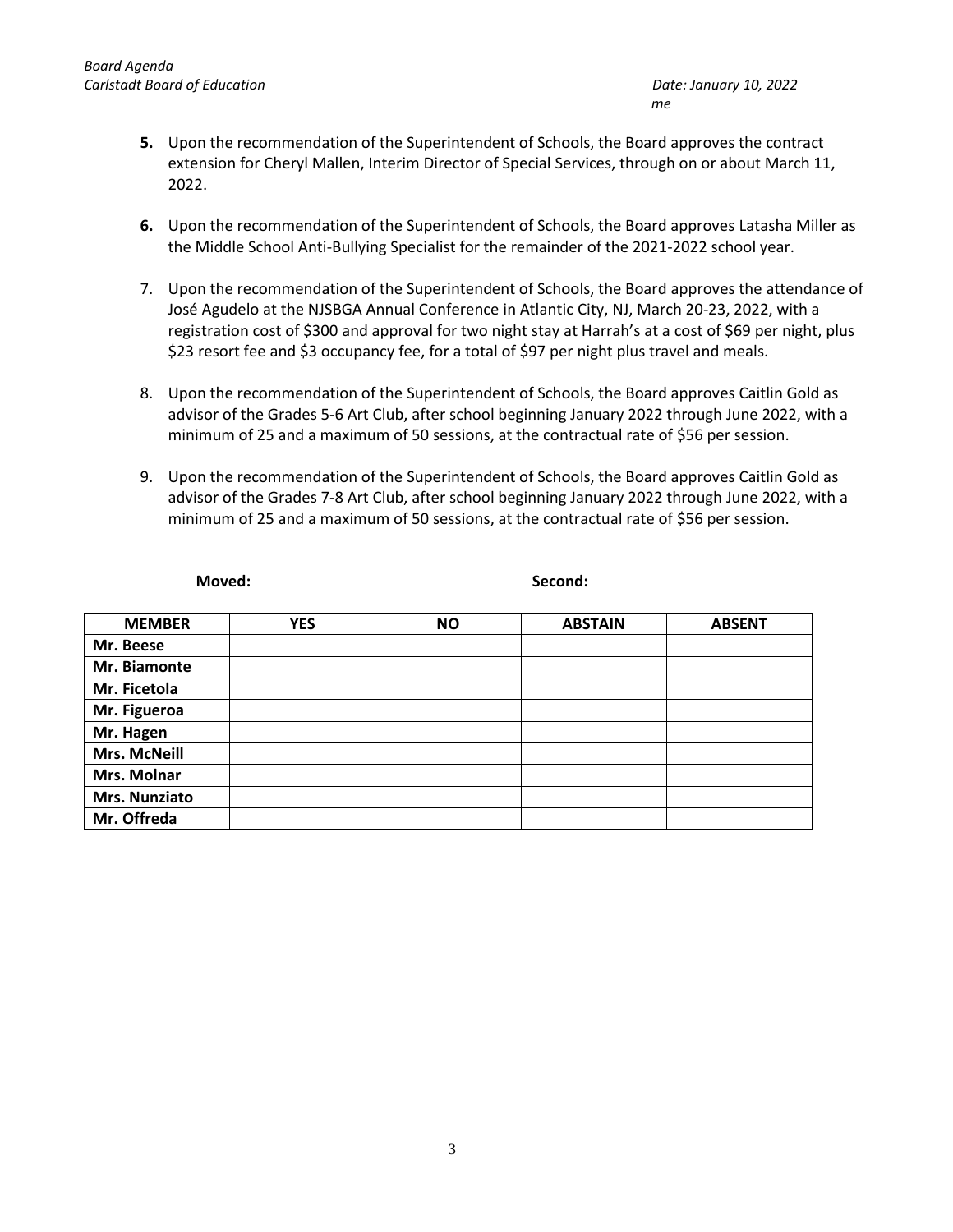## **LEGISLATIVE/POLICY COMMITTEE: ( )**

| Moved:              |            |           |                |               |
|---------------------|------------|-----------|----------------|---------------|
| <b>MEMBER</b>       | <b>YES</b> | <b>NO</b> | <b>ABSTAIN</b> | <b>ABSENT</b> |
| Mr. Beese           |            |           |                |               |
| Mr. Biamonte        |            |           |                |               |
| Mr. Ficetola        |            |           |                |               |
| Mr. Figueroa        |            |           |                |               |
| Mr. Hagen           |            |           |                |               |
| <b>Mrs. McNeill</b> |            |           |                |               |
| Mrs. Molnar         |            |           |                |               |
| Mrs. Nunziato       |            |           |                |               |
| Mr. Offreda         |            |           |                |               |
|                     |            |           |                |               |

## **BUILDING/GROUNDS/HISTORICAL COMMITTEE: ( )**

**Moved: Second:**

| <b>MEMBER</b>       | <b>YES</b> | <b>NO</b> | <b>ABSTAIN</b> | <b>ABSENT</b> |
|---------------------|------------|-----------|----------------|---------------|
| Mr. Beese           |            |           |                |               |
| Mr. Biamonte        |            |           |                |               |
| Mr. Ficetola        |            |           |                |               |
| Mr. Figueroa        |            |           |                |               |
| Mr. Hagen           |            |           |                |               |
| <b>Mrs. McNeill</b> |            |           |                |               |
| <b>Mrs. Molnar</b>  |            |           |                |               |
| Mrs. Nunziato       |            |           |                |               |
| Mr. Offreda         |            |           |                |               |

## FINANCE COMMITTEE: ( )

- **1.** Upon the recommendation of the Superintendent of Schools, the Board approves the current bills for December and January 2021 as presented.
- **2.** Upon the recommendation of the Superintendent of Schools, the Board approves the service agreement with Supreme Consultants to perform translation services for eligibility meeting for the 2021-2022 school year not to exceed \$94 for student #22468.
- **3.** Upon the recommendation of the Superintendent of Schools, the Board approves the service agreement with Supreme Consultants to perform translation for Social History services for the 2021- 2022 school year not to exceed \$94 for student #22468.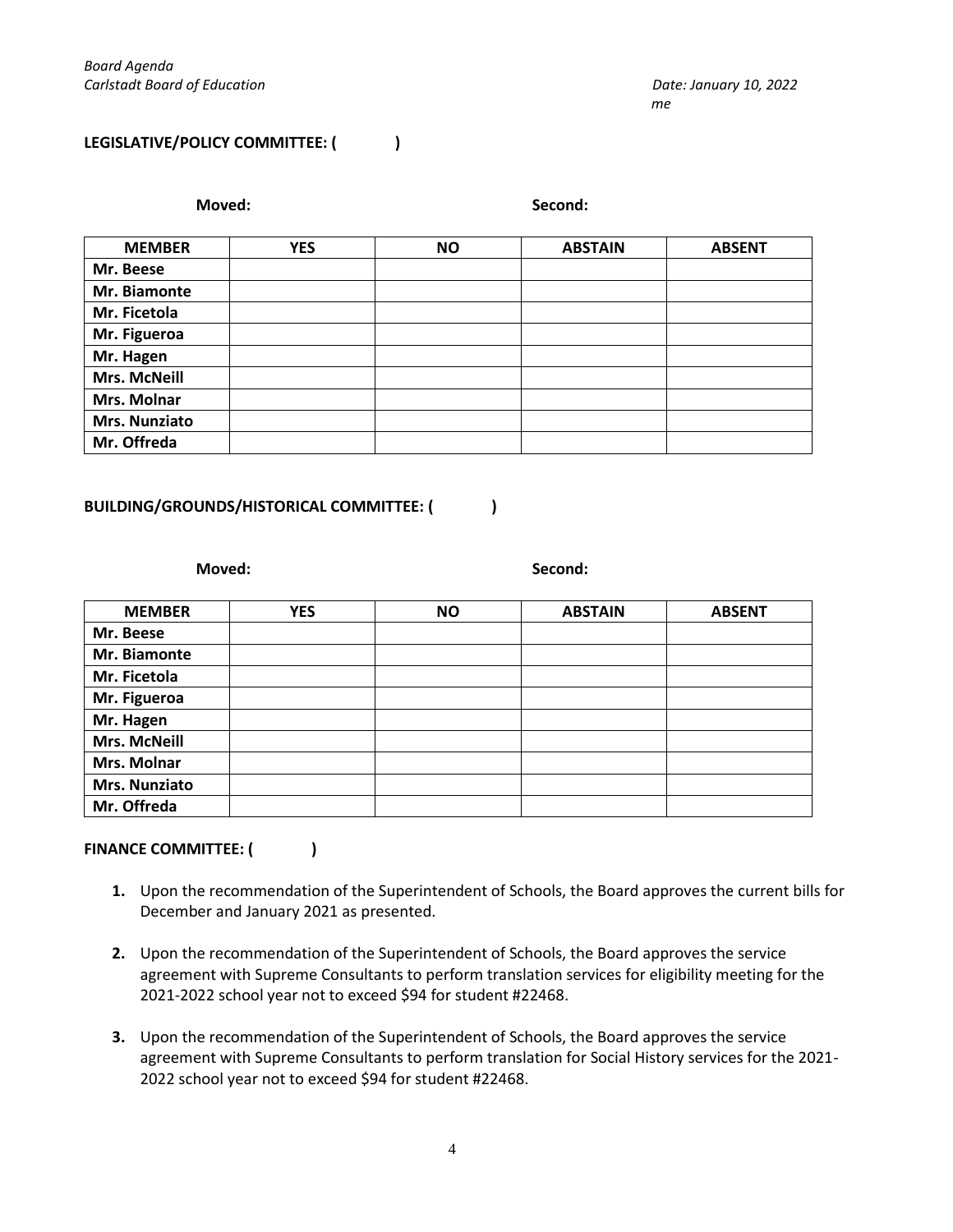- **4.** Upon the recommendation of the Superintendent of Schools, the Board concurs with the Service Agreement with South Bergen Jointure Commission and the Carlstadt Public School to provide Speech evaluation for the 2021-22 school year not to exceed \$300 for student #22860.
- **5.** Upon the recommendation of the Superintendent of Schools, the Board concurs with the Service Agreement with South Bergen Jointure Commission and the Carlstadt Public School to provide Speech evaluation for the 2021-22 school year not to exceed \$300 for student #22537.
- **6.** Upon the recommendation of the Superintendent of Schools, the Board approves the agreement with Frontline Technology for translation of IEP documents not to exceed \$331.95 for 2021-2022 school year for student #22374.
- **7.** Upon the recommendation of the Superintendent of Schools, the Board authorizes the submission of the 2020-2024 American Rescue Plan - Elementary and Secondary School Emergency Relief Fund application and acceptance of the funds as follows:
	- a. ESSER : \$664,466
	- b. Accelerated Learning Coaching and Educator Support Grant: \$50,000
	- c. Evidence-Based Summer Learning and Enrichment Activities Grant: \$40,000
	- d. Evidence-Based Comprehensive Beyond the School Day Activities Grant: \$40,000
	- e. NJTSS Mental Health Support Staffing Grant: \$45,000

**Moved:** Second:

| <b>MEMBER</b> | <b>YES</b> | <b>NO</b> | <b>ABSTAIN</b> | <b>ABSENT</b> |
|---------------|------------|-----------|----------------|---------------|
| Mr. Beese     |            |           |                |               |
| Mr. Biamonte  |            |           |                |               |
| Mr. Ficetola  |            |           |                |               |
| Mr. Figueroa  |            |           |                |               |
| Mr. Hagen     |            |           |                |               |
| Mrs. McNeill  |            |           |                |               |
| Mrs. Molnar   |            |           |                |               |
| Mrs. Nunziato |            |           |                |               |
| Mr. Offreda   |            |           |                |               |

## **UNFINISHED BUSINESS**

## **NEW BUSINESS**

## **HEARING OF CITIZENS:**

Any citizen present, who wishes to be heard, should raise his/her hand to be recognized, state name and address, and limit remarks to five minutes in accordance with board policy. Matters of a personal nature must first have been exhausted through the proper channels. The hearing of citizens shall not exceed one hour.

President closes hearing of citizens.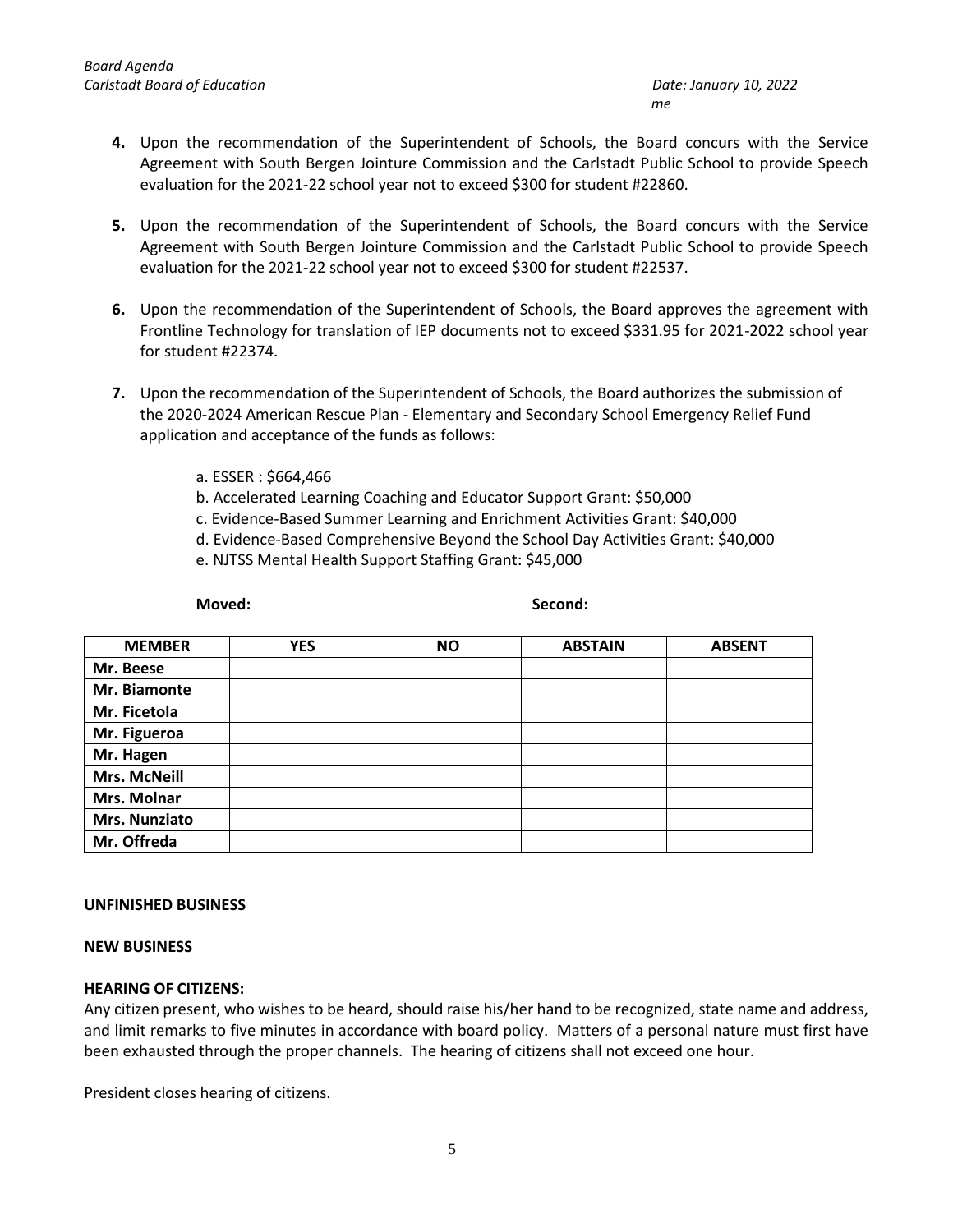#### **ANY ACTION ARISING FROM HEARING OF CITIZENS**

#### **RECESS INTO EXECUTIVE SESSION** *(if needed)*

- **WHEREAS, the Open Public Meetings Act and Carlstadt board policy reserve the right within the constraints of state law to sit in executive session; and**
- **WHEREAS, there now exists a need for this board to meet in an executive session; now, therefore, be it**
- **RESOLVED, that the Carlstadt Board of Education hold an executive session for the purpose of personnel and be it further**
- **RESOLVED, that the public will be informed either later this evening after reconvening the public meeting; or at a future public meeting, said date is not predictable at the present time.**

Motion to recess

#### **ROLL CALL VOTE:**

**Moved: Second:**

| <b>MEMBER</b>        | <b>YES</b> | <b>NO</b> | <b>ABSTAIN</b> | <b>ABSENT</b> |
|----------------------|------------|-----------|----------------|---------------|
| Mr. Beese            |            |           |                |               |
| Mr. Biamonte         |            |           |                |               |
| Mr. Ficetola         |            |           |                |               |
| Mr. Figueroa         |            |           |                |               |
| Mr. Hagen            |            |           |                |               |
| <b>Mrs. McNeill</b>  |            |           |                |               |
| Mrs. Molnar          |            |           |                |               |
| <b>Mrs. Nunziato</b> |            |           |                |               |
| Mr. Offreda          |            |           |                |               |

Motion to reconvene

**Moved: Second:**

| <b>MEMBER</b> | <b>YES</b> | <b>NO</b> | <b>ABSTAIN</b> | <b>ABSENT</b> |
|---------------|------------|-----------|----------------|---------------|
| Mr. Beese     |            |           |                |               |
| Mr. Biamonte  |            |           |                |               |
| Mr. Ficetola  |            |           |                |               |
| Mr. Figueroa  |            |           |                |               |
| Mr. Hagen     |            |           |                |               |
| Mrs. McNeill  |            |           |                |               |
| Mrs. Molnar   |            |           |                |               |
| Mrs. Nunziato |            |           |                |               |
| Mr. Offreda   |            |           |                |               |
| . <i>.</i>    |            |           |                |               |

**ADJOURNMENT:**

Motion to adjourn meeting